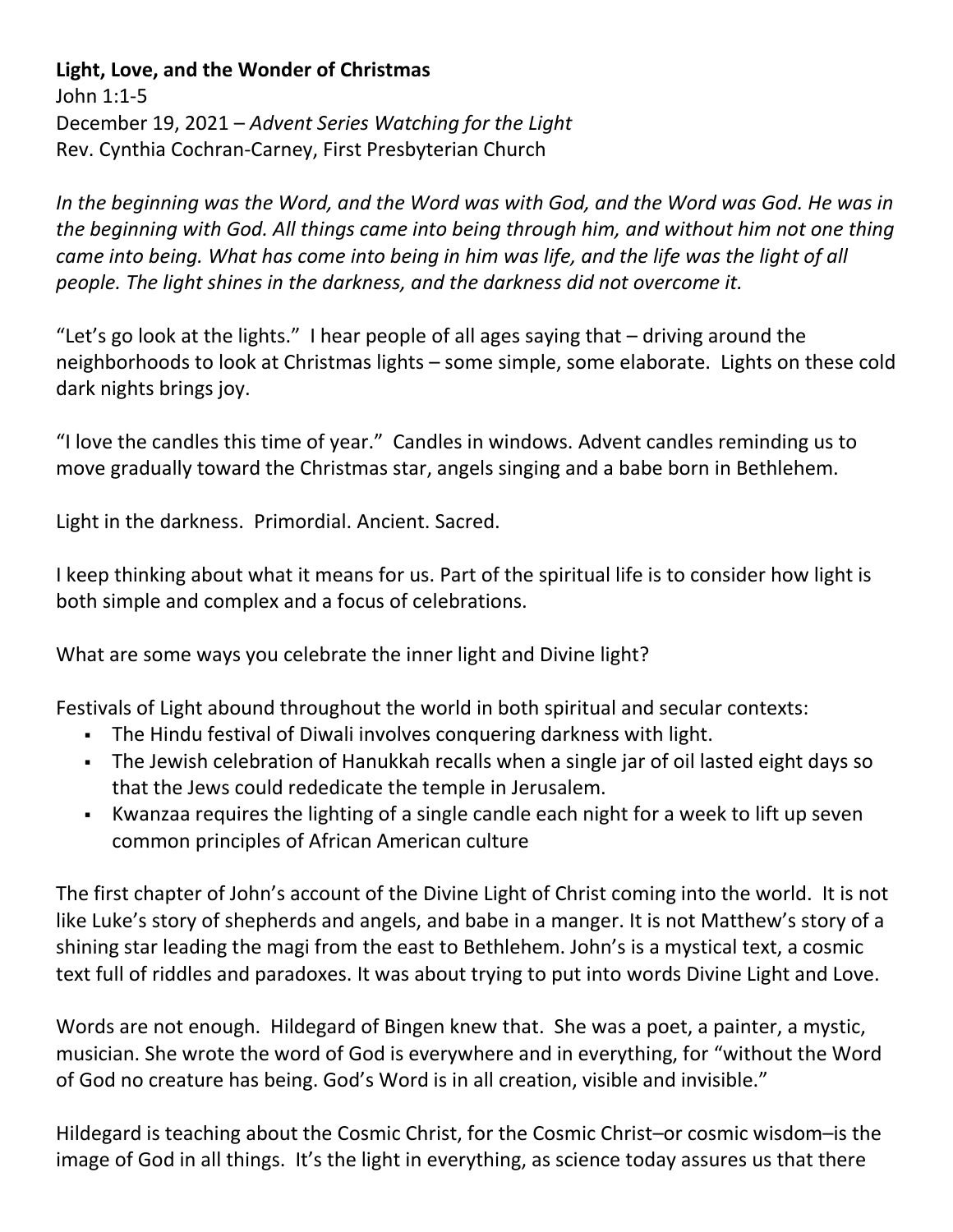are light waves or photons in every atom in the universe. Hildegard often saw the light in all things. She painted it and set it to music, which is why she speaks of her paintings, visions, and mandalas as "illuminations." Divine is everywhere, and it renders all beings holy, all beings luminous and numinous, full of creativity and generativity. (1)

This Christmas how might we be aware of this light, the life was the light of all people, the Cosmic Christ?

Richard Rohr offers these words that gave me another lens for considering this light.

In the prologue to John's Gospel (John 1:1-11), he not talking about Jesus; it's talking about Christ. …In my translation, instead of "Word," which is taken from Greek philosophy's *Logos*, I'm going to substitute the word "Blueprint," because it's really the same meaning. *Logos* is the inner *blueprint.*

*In the beginning was the Blueprint, and the Blueprint was with God, and the Blueprint was God. . . . And all things came to be through this inner plan.* The inner reality of God was about to become manifest in the outer world as the Cosmic Christ.

*No one thing came to be except through this Blueprint and plan. All that came to be had life in the one.* Now it's become personalized. This great universal Christ mystery since the beginning of time now becomes specific in the body and the person of Jesus. The blueprint has become personified and visible as a human being.

*And that life was the light of humanity.* John is describing a bigger life, a bigger light, from which we all draw. This is Consciousness—a pre-existent form that is the eternal or one light. This great light or consciousness is the source of our little piece of light, as it were. You can also substitute the word Love. It all began with a cosmic act of Love.

*This Light/Life/Love shines in the darkness, and the darkness cannot overcome it.* "

*This Blueprint was the true light that enlightens all human beings who have come into the world.* So, the true light, Consciousness, or Love itself precedes and connects and feeds all of our smaller lights and attractions. (2)

Maybe this helps us consider more deeply why we are drawn to the light in this season of cold dark winter.

This Tuesday Dec. 21, is the Winter Solstice. The ancients knew that the winter solstice was the longest night of the year—and that meant that the sun was beginning its long journey back towards earth. It was a time of celebration, and for rejoicing in the knowledge that soon, the warm days of spring would return, and the dormant earth would come back to life. On this one day, the sun stands still in the sky, and everyone on earth knows that change is coming.